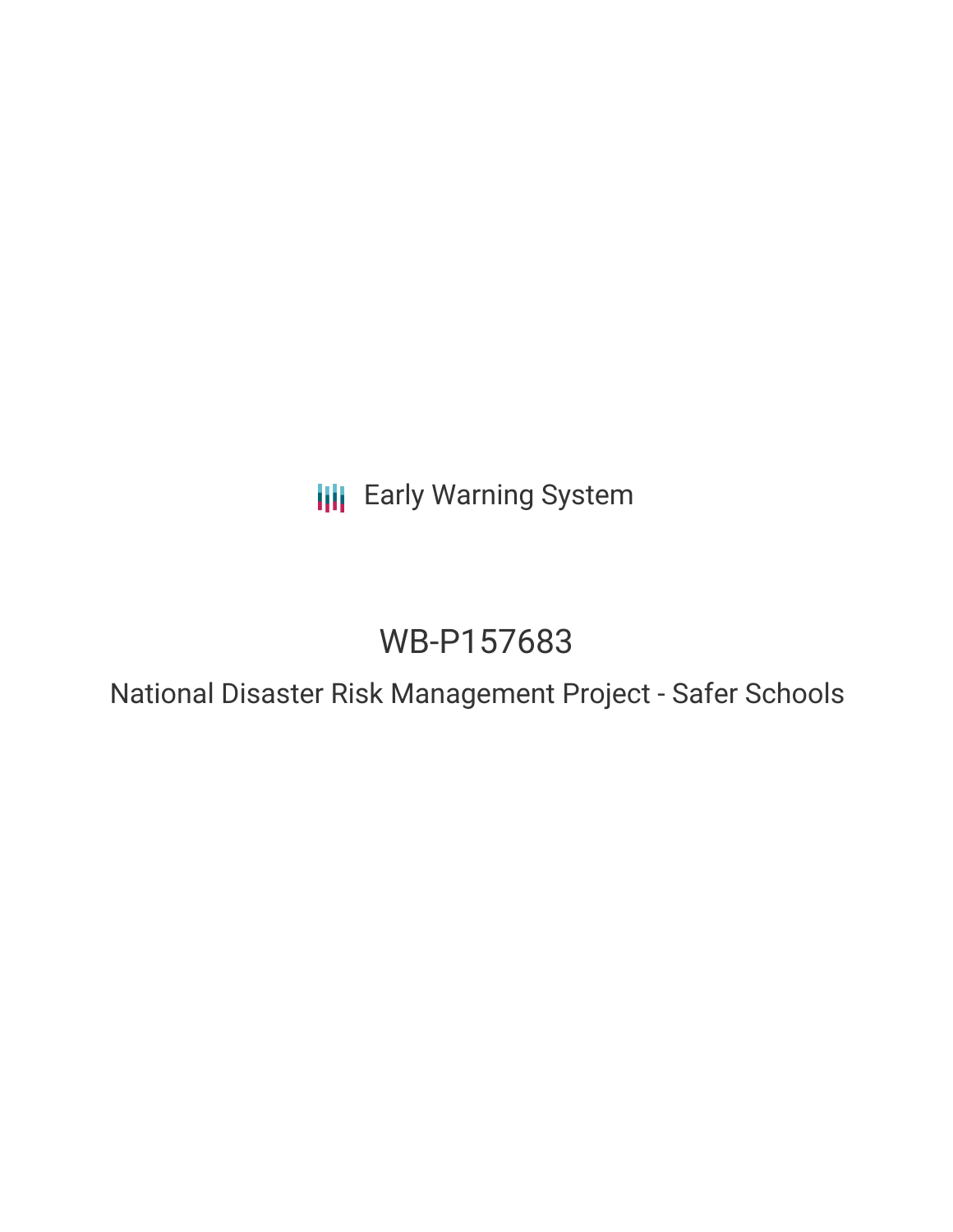

### **Quick Facts**

| <b>Countries</b>               | Turkev                                        |
|--------------------------------|-----------------------------------------------|
| <b>Financial Institutions</b>  | World Bank (WB)                               |
| <b>Status</b>                  | Proposed                                      |
| <b>Bank Risk Rating</b>        | B                                             |
| <b>Sectors</b>                 | Climate and Environment, Education and Health |
| <b>Investment Type(s)</b>      | Loan                                          |
| <b>Investment Amount (USD)</b> | \$300.00 million                              |
| <b>Loan Amount (USD)</b>       | \$300.00 million                              |
| <b>Project Cost (USD)</b>      | \$300,00 million                              |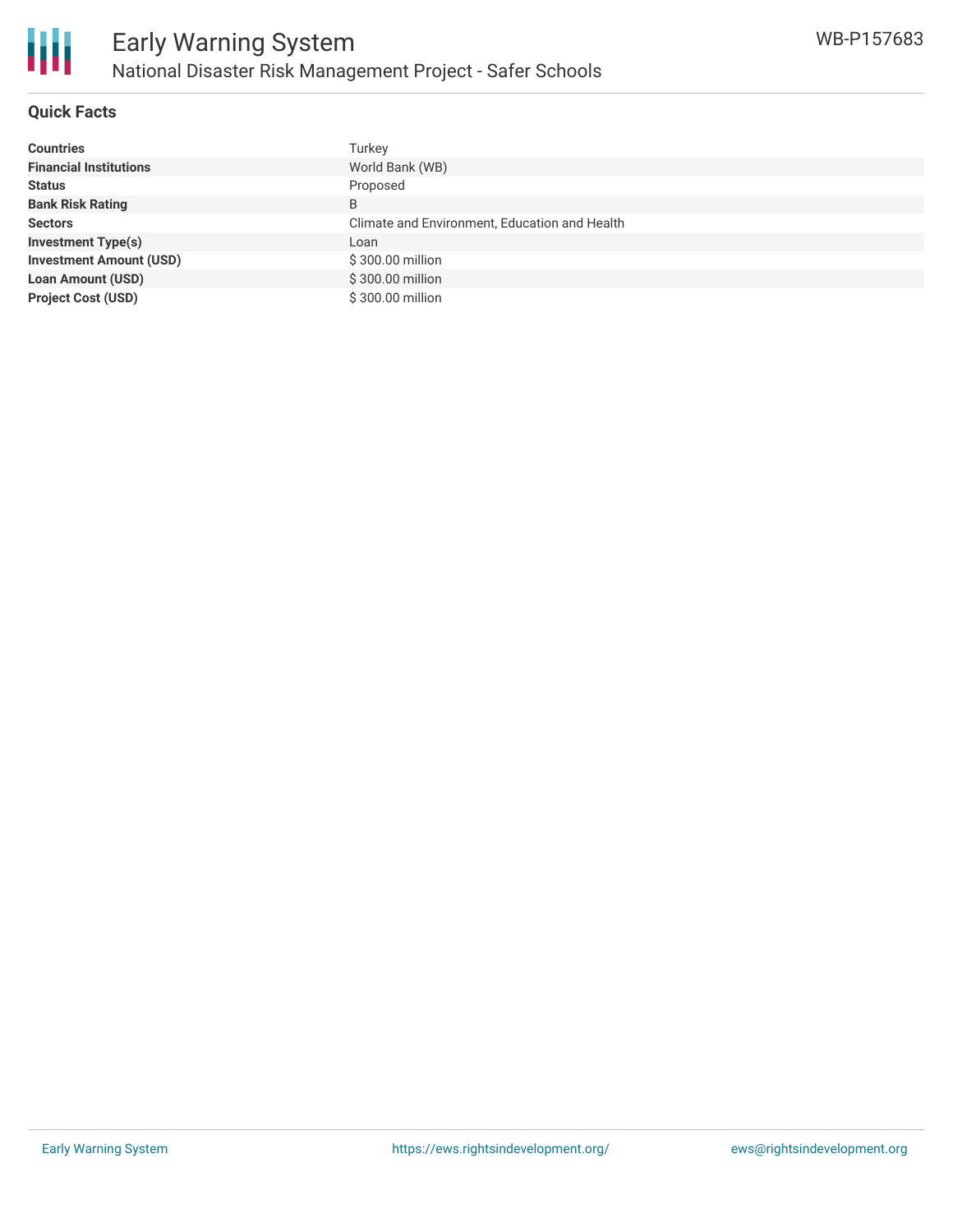

## **Project Description**

According to bank documents, the development objective of the project is to increase the safety of students, teachers and staff in selected schools in high-risk seismic zones in Turkey. The project has the following components:

- 1. Improving Seismic Resilience of Schools
- 2. Enhancing Institutional and Technical Capacity for Safer Schools
- 3. Project Management
- 4. Front-end-fee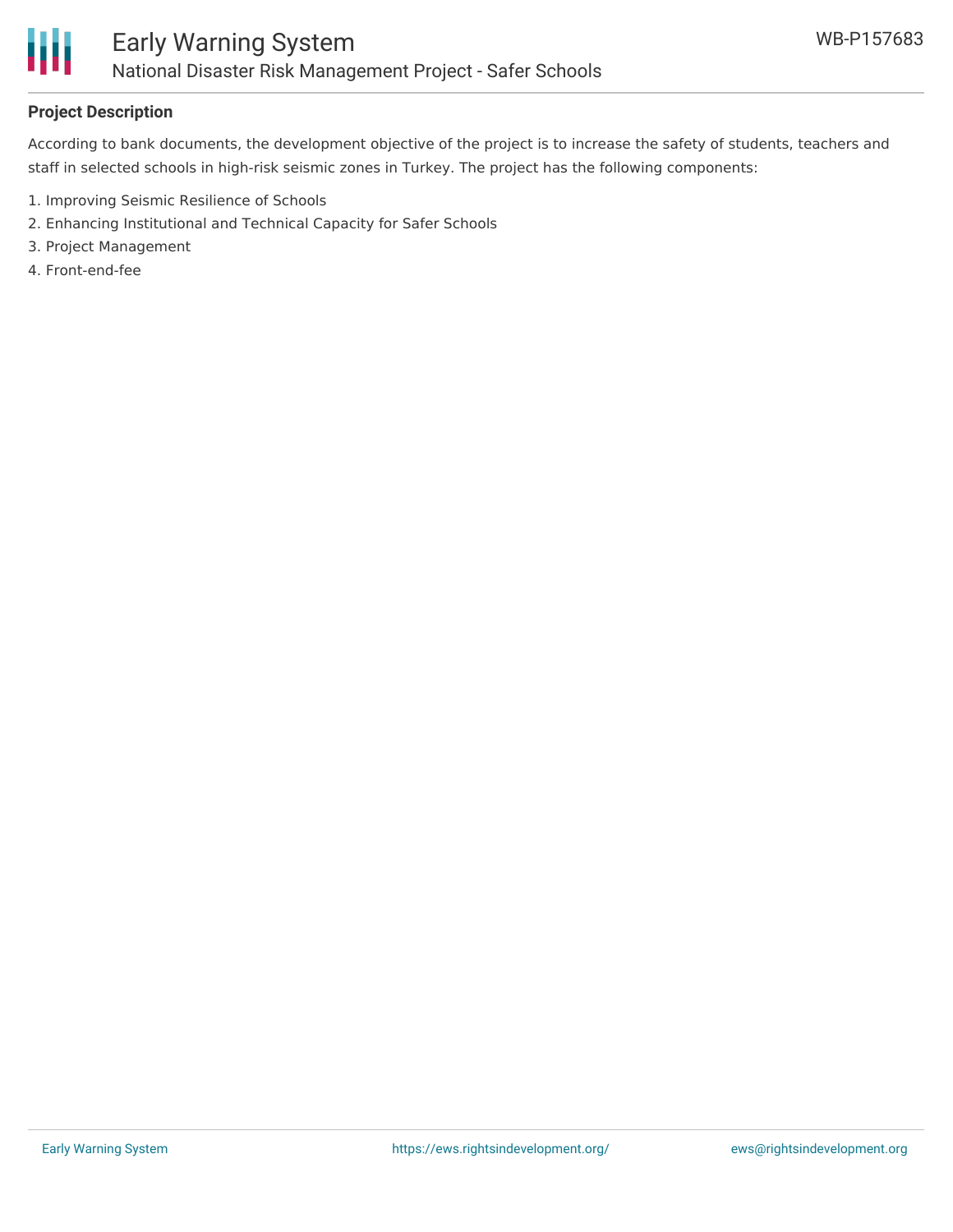

#### **Investment Description**

World Bank (WB)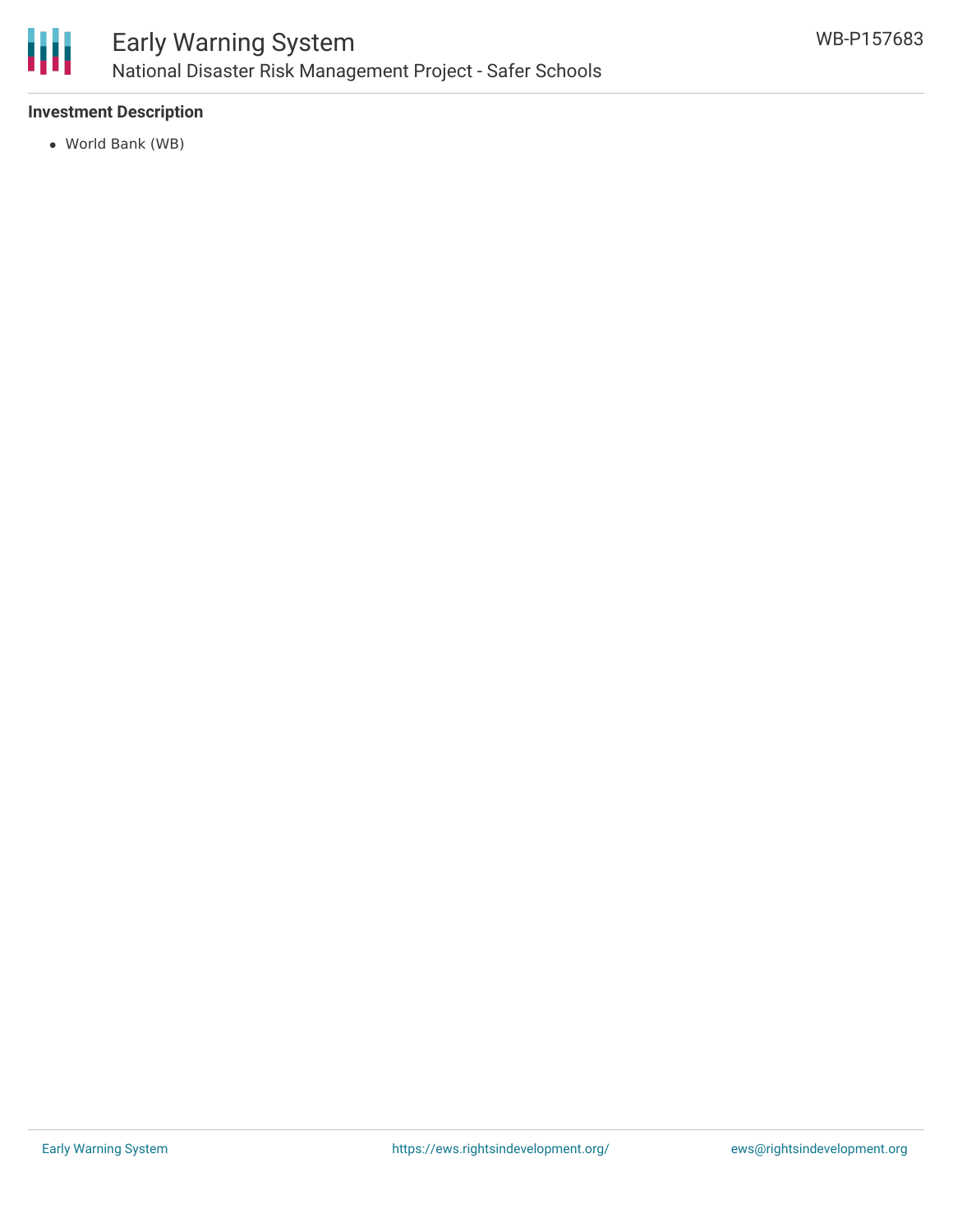

#### **Contact Information**

No contact information provided at the time of disclosure.

#### **ACCOUNTABILITY MECHANISM OF WORLD BANK**

The World Bank Inspection Panel is the independent complaint mechanism and fact-finding body for people who believe they are likely to be, or have been, adversely affected by a World Bank-financed project. If you submit a complaint to the Inspection Panel, they may investigate to assess whether the World Bank is following its own policies and procedures for preventing harm to people or the environment. You can contact the Inspection Panel or submit a complaint by emailing ipanel@worldbank.org. You can learn more about the Inspection Panel and how to file a complaint at: http://ewebapps.worldbank.org/apps/ip/Pages/Home.aspx.